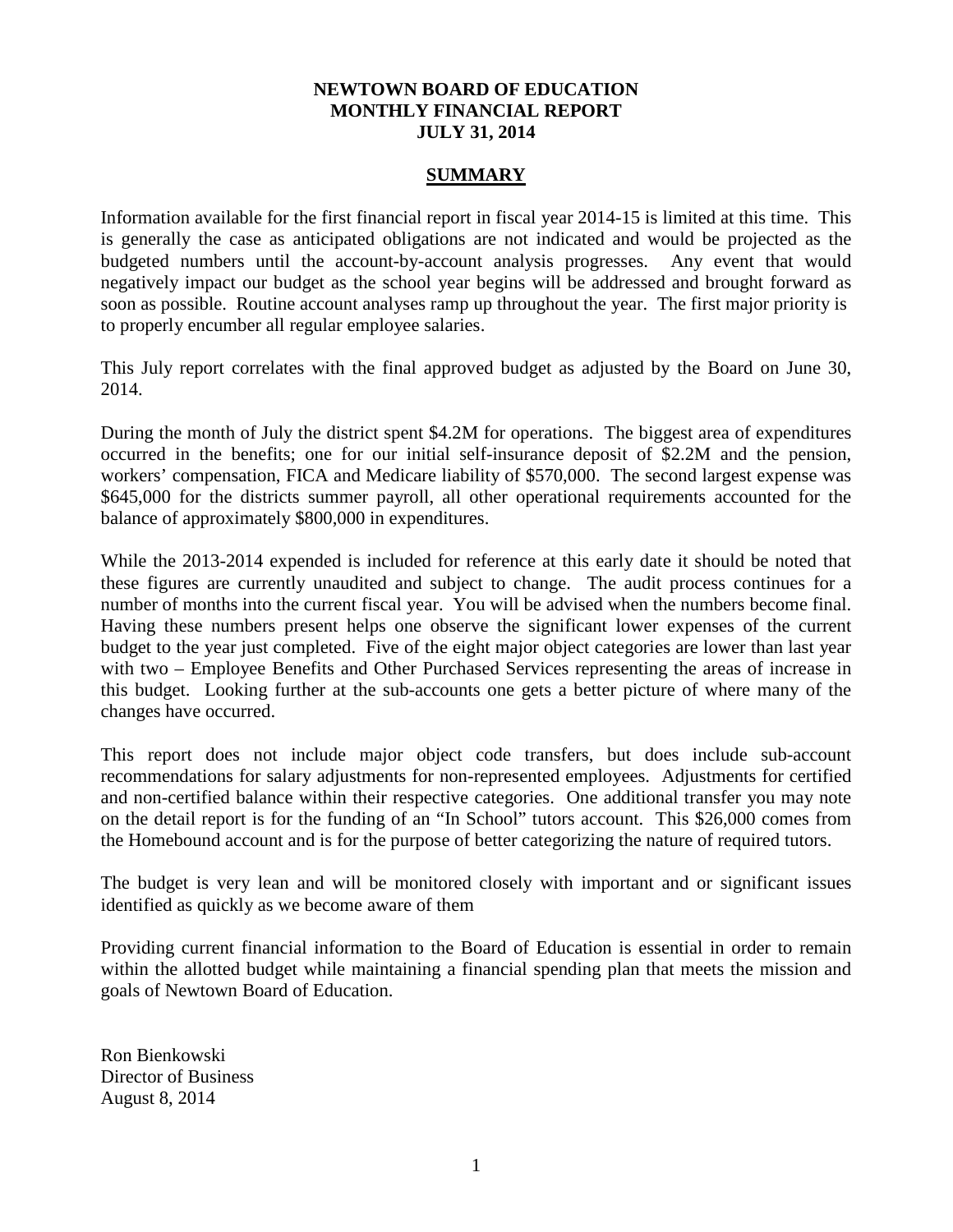# **TERMS AND DEFINITIONS**

The Newtown Board of Education's Monthly Financial Report provides summary financial information in the following areas:

- $\bullet$  Object Code a service or commodity obtained as the result of a specific expenditure defined by eight categories: Salaries, Employee Benefits, Professional Services, Purchased Property Services, Other Purchased Services, Supplies, Property, and Miscellaneous.
- Expense Category further defines the type of expense by Object Code
- Approved Budget indicates a town approved financial plan used by the school district to achieve its goals and objectives.
- **THE TRANSFER** identified specific cross object codes requiring adjustments to provide adequate funding for the fiscal period. This includes all transfers made to date.
- Current Transfers identifies the recommended cross object codes for current month action.
- **Current Budget** adjusts the Approved Budget calculating adjustments  $(+)$  or  $-)$  to the identified object codes.
- Year-To-Date Expended indicates the actual amount of cumulative expenditures processed by the school district through the month-end date indicated on the monthly budget summary report.
- Encumbered indicates approved financial obligations of the school district as a result of employee salary contracts, purchasing agreements, purchase orders, or other identified obligations not processed for payment by the date indicated on the monthly budget summary report.
- Balance calculates object code account balances subtracting expenditures and encumbrances from the current budget amount indicating accounts with unobligated balances or shortages.

The monthly budget summary report also provides financial information on the State of Connecticut grant reimbursement programs (Excess Cost and Agency Placement Grants and Magnet Grant Transportation). These reimbursement grants/programs are used to supplement local school district budget programs as follows:

Excess Cost Grant – this State of Connecticut reimbursement grant is used to support local school districts for education costs of identified special education students whose annual education costs exceed local prior year per pupil expenditure by 4 ½. Students placed by the Department of Child and Family Services (DCF) are reimbursed after the school district has meet the prior year's per pupil expenditure. School districts report these costs annually in December and March of each fiscal year. State of Connecticut grant calculations are determined by reimbursing eligible costs (60%-100%) based on the SDE grant allocation and all other town submittals. Current year receipts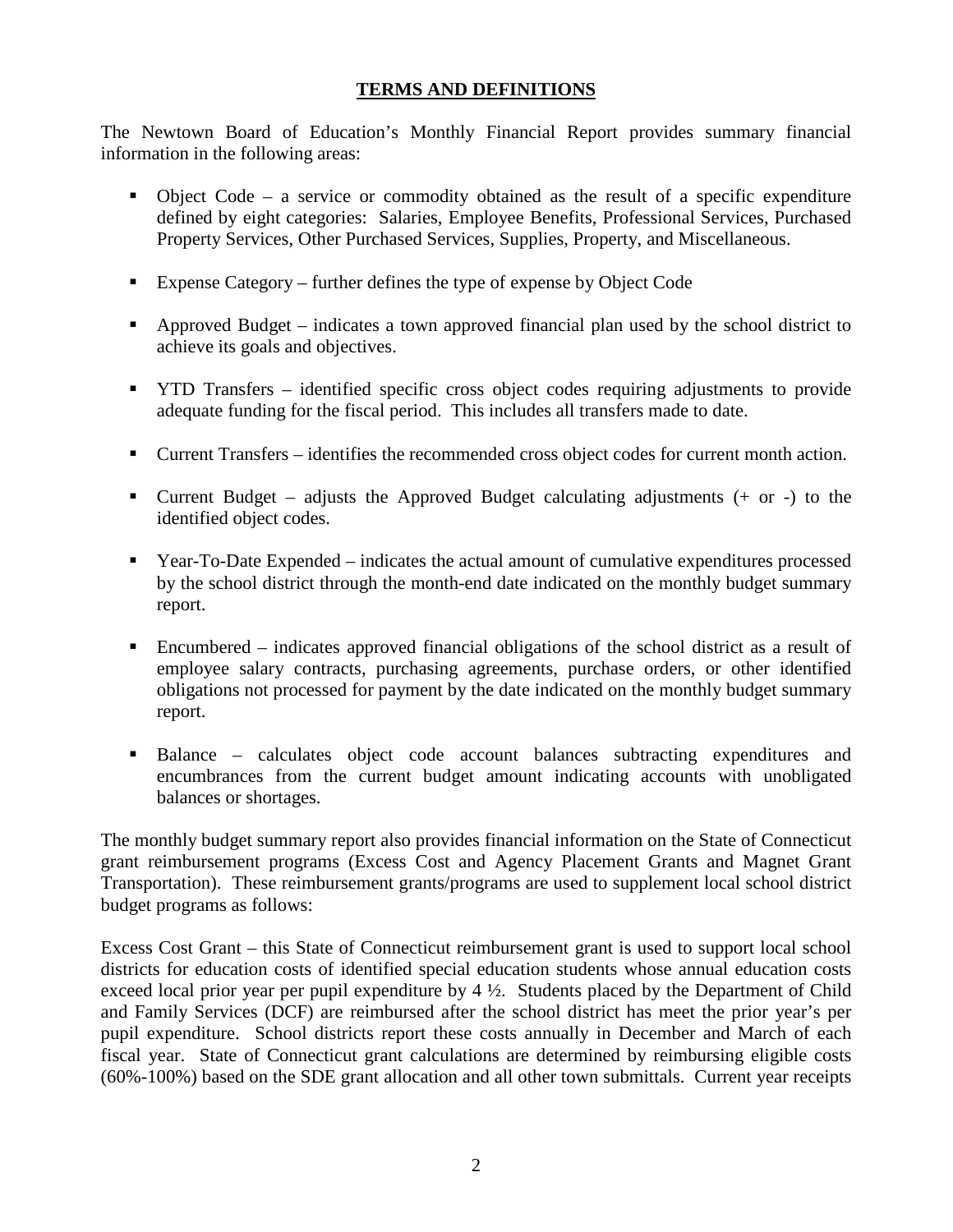results from the state reporting done in December. We receive notice of what we are eligible for in early April.

Magnet Transportation Grant – provides reimbursement of \$1,300 for local students attending approved Magnet school programs. The budgeted grant is \$62,400 for this year.

The last portion of the monthly budget summary reports school generated revenue fees that are anticipated revenue to the Town of Newtown. Fees include:

- High school fees for three identified programs with the highest amount of fees anticipated from the high school sports participation fees,
- Building related fees for the use of the high school pool facility, and
- **Miscellaneous fees.**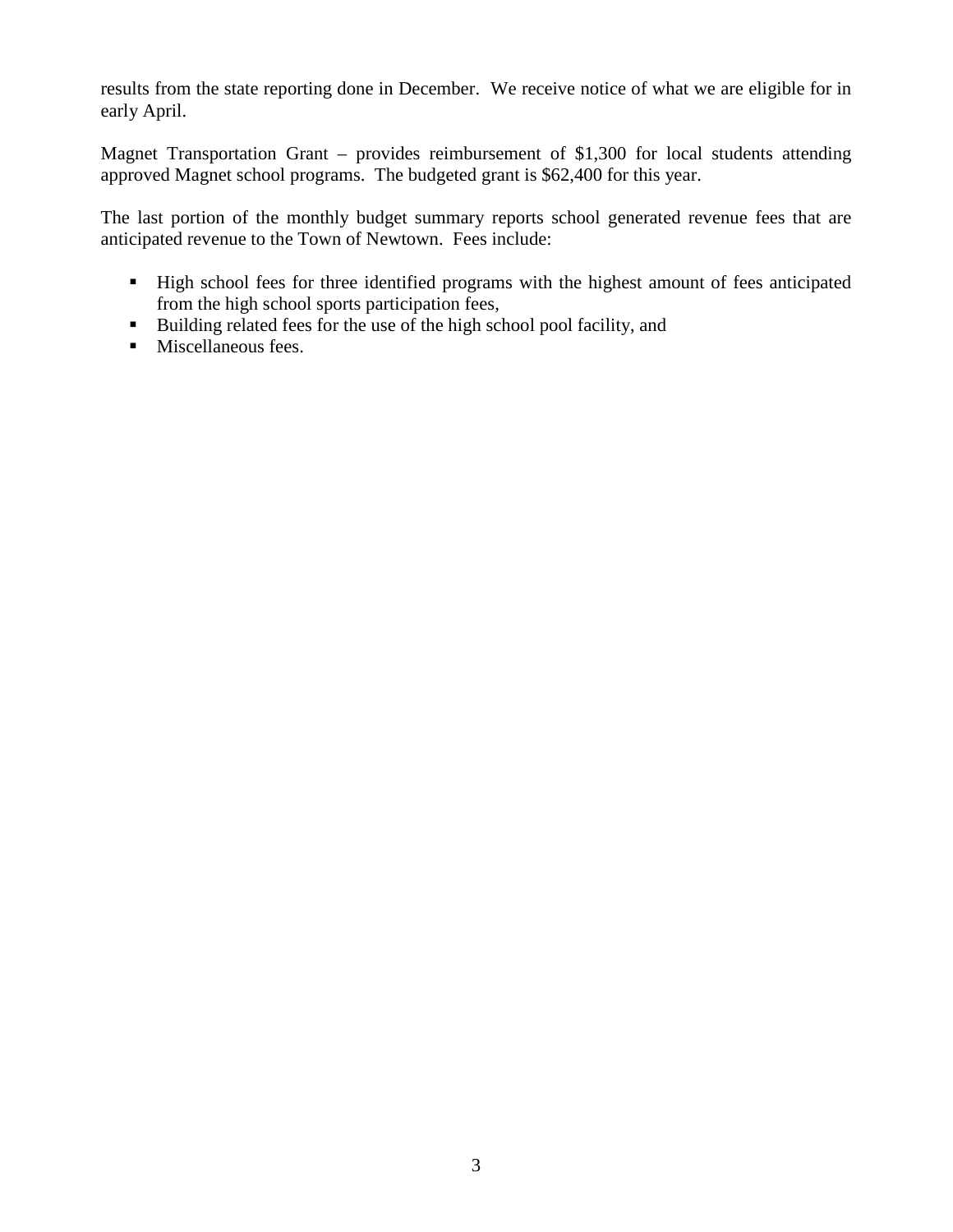#### BUDGET SUMMARY REPORT

FOR THE MONTH ENDING - JULY 31, 2014

| <b>OBJECT</b><br><b>CODE</b> | <b>EXPENSE CATEGORY</b>                    | <b>EXPENDED</b><br>2013 - 2014 |                    | <b>APPROVED</b><br><b>BUDGET</b> | <b>CURRENT</b><br><b>TRANSFERS</b> |               | <b>CURRENT</b><br><b>BUDGET</b> |               | <b>YTD</b>   |            | <b>EXPENDITURE ENCUMBERED</b> |      | <b>BALANCE</b> |
|------------------------------|--------------------------------------------|--------------------------------|--------------------|----------------------------------|------------------------------------|---------------|---------------------------------|---------------|--------------|------------|-------------------------------|------|----------------|
|                              | <b>GENERAL FUND BUDGET</b>                 |                                |                    |                                  |                                    |               |                                 |               |              |            |                               |      |                |
| 100                          | <b>SALARIES</b>                            | \$<br>45,029,126               | \$                 | 44,999,627 \$                    | $\sim$                             | <sup>\$</sup> | 44,999,627 \$                   |               | 645,425 \$   |            | 9,085,128 \$                  |      | 35,269,074     |
| 200                          | <b>EMPLOYEE BENEFITS</b>                   | \$<br>10,633,809               | $\mathbb{S}$       | 11,169,344 \$                    | $\sim$                             | $\mathcal{S}$ | 11,169,344 \$                   |               | 2,776,084 \$ |            | 6,548,927 \$                  |      | 1,844,333      |
| 300                          | PROFESSIONAL SERVICES                      | \$<br>863,909                  | $\mathbf{\hat{S}}$ | 749,083 \$                       | $\omega_{\rm{eff}}$                | - \$          | 749,083 \$                      |               | $16,425$ \$  |            | 98,667 \$                     |      | 633,991        |
| 400                          | <b>PURCHASED PROPERTY SERV.</b>            | \$<br>2,418,651                | $\mathbf{\hat{S}}$ | 2,139,419 \$                     | $-5$                               |               | 2,139,419 \$                    |               | 184,185 \$   |            | 437,398 \$                    |      | 1,517,836      |
| 500                          | <b>OTHER PURCHASED SERVICES</b>            | \$<br>6,809,463                | \$                 | 7,197,647 \$                     | $-5$                               |               | 7,197,647 \$                    |               | 358,197 \$   |            | 1,755,725 \$                  |      | 5,083,726      |
| 600                          | <b>SUPPLIES</b>                            | \$<br>4,619,171                | <b>S</b>           | 4,480,093 \$                     | $-5$                               |               | 4,480,093 \$                    |               | 130,633 \$   |            | 499,105 \$                    |      | 3,850,355      |
| 700                          | <b>PROPERTY</b>                            | \$<br>552,547                  | -\$                | 534,735 \$                       | $\omega_{\rm{eff}}$                | - \$          | 534,735 \$                      |               | 73,851 \$    |            | 80,232 \$                     |      | 380,653        |
| 800                          | <b>MISCELLANEOUS</b>                       | \$<br>71,445                   | -\$                | 75,356 \$                        | $-$ \$                             |               | 75,356 \$                       |               | 35,889 \$    |            | $1,012$ \$                    |      | 38,455         |
|                              | <b>TOTAL GENERAL FUND BUDGET</b>           | \$                             |                    | 71,345,304 \$                    | $-5$                               |               | 71,345,304 \$                   |               | 4,220,689 \$ |            | 18,506,193 \$                 |      | 48,618,422     |
|                              |                                            |                                |                    |                                  |                                    |               |                                 |               |              |            |                               |      |                |
|                              | <b>GRAND TOTAL</b>                         | \$<br>70,998,121               | $\mathbf{s}$       | 71,345,304 \$                    | $\sim$                             | -\$           | 71,345,304                      | <sup>\$</sup> | 4,220,689    | - \$       | 18,506,193                    | - \$ | 48,618,422     |
|                              |                                            | (Unaudited)                    |                    |                                  |                                    |               |                                 |               |              |            |                               |      |                |
|                              | Excess Cost Grant Reimbursement - Budgeted |                                |                    | 75.00%                           |                                    |               |                                 |               |              | <b>TBD</b> |                               | \$   | 1,278,035      |

 $\mathcal{A}^{\mathcal{A}}$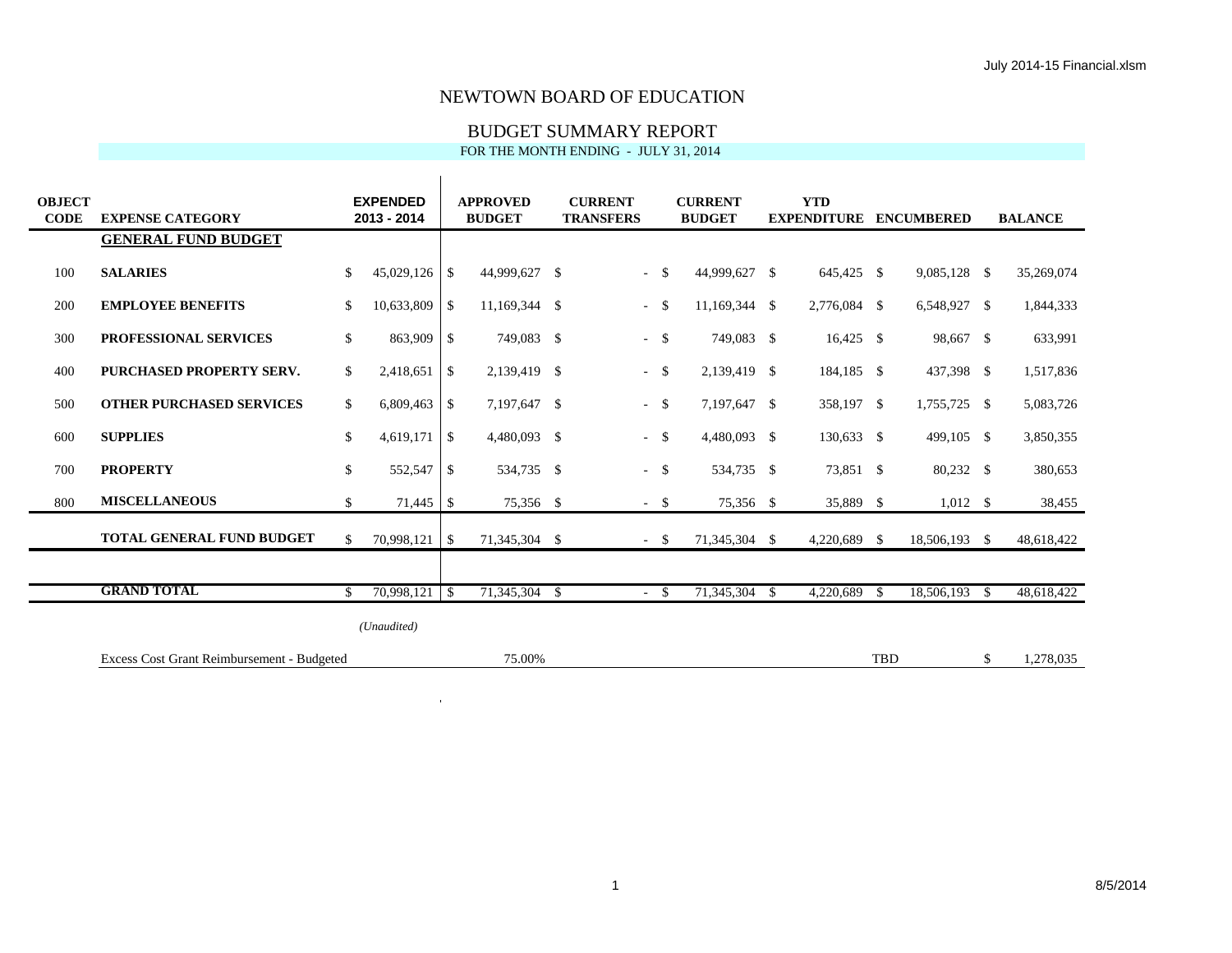#### BUDGET SUMMARY REPORT

| <b>OBJECT</b><br><b>CODE</b> | <b>EXPENSE CATEGORY</b>                | <b>EXPENDED</b><br>2013 - 2014 |                          | <b>APPROVED</b><br><b>BUDGET</b> |                    | <b>CURRENT</b><br><b>TRANSFERS</b> |               | <b>CURRENT</b><br><b>BUDGET</b> |     | <b>YTD</b><br><b>EXPENDITURE ENCUMBERED</b> |              |                          |                    | <b>BALANCE</b> |
|------------------------------|----------------------------------------|--------------------------------|--------------------------|----------------------------------|--------------------|------------------------------------|---------------|---------------------------------|-----|---------------------------------------------|--------------|--------------------------|--------------------|----------------|
|                              |                                        |                                |                          |                                  |                    |                                    |               |                                 |     |                                             |              |                          |                    |                |
| 100                          | <b>SALARIES</b>                        |                                |                          |                                  |                    |                                    |               |                                 |     |                                             |              |                          |                    |                |
|                              | <b>Administrative Salaries</b>         | \$<br>3,013,832                | -\$                      | 2,969,510 \$                     |                    | 5,282 \$                           |               | 2,974,792 \$                    |     | 197,180 \$                                  |              | 2,461,363 \$             |                    | 316,249        |
|                              | Teachers & Specialists Salaries        | \$<br>30,557,381               | -\$                      | 30,434,118                       | $\mathbf{\hat{S}}$ | $(7,450)$ \$                       |               | 30,426,668 \$                   |     | 39,791 \$                                   |              | 596,632 \$               |                    | 29,790,244     |
|                              | <b>Early Retirement</b>                | \$<br>16,000                   | $\vert$ \$               | 32,000                           |                    |                                    | \$            | 32,000 \$                       |     |                                             | $\mathbf{s}$ | ÷.                       | $\mathcal{S}$      | 32,000         |
|                              | Continuing Ed./Summer School           | \$<br>85,584                   | $\overline{\phantom{a}}$ | 89.175 \$                        |                    | 763                                | - \$          | 89,938 \$                       |     | 27.414 \$                                   |              | 40,964 \$                |                    | 21,560         |
|                              | Homebound & Tutors Salaries            | \$<br>388,172                  | -\$                      | 243,875 \$                       |                    | 1,405                              | \$            | 245,280 \$                      |     | $16,355$ \$                                 |              | 94,877 \$                |                    | 134,048        |
|                              | <b>Certified Substitutes</b>           | \$<br>599,679                  | $\overline{\phantom{a}}$ | 641,325                          |                    |                                    | $\mathcal{S}$ | 641,325 \$                      |     |                                             | $-$ \$       |                          | $-$ \$             | 641,325        |
|                              | Coaching/Activities                    | \$<br>524,130                  | $\overline{\phantom{a}}$ | 529,749                          |                    |                                    | \$            | 529,749 \$                      |     |                                             | $\mathbf{s}$ | u.                       | -S                 | 529,749        |
|                              | Staff & Program Development            | \$<br>172,357                  | $\overline{1}$           | 199,768                          |                    |                                    | \$            | 199,768 \$                      |     | 27,695 \$                                   |              | 2,000 S                  |                    | 170,073        |
|                              | <b>CERTIFIED SALARIES</b>              | \$<br>35, 357, 135             | $\overline{\phantom{a}}$ | 35,139,520 \$                    |                    | $-5$                               |               | 35,139,520 \$                   |     | 308,435 \$                                  |              | 3,195,836 \$             |                    | 31,635,248     |
|                              | Supervisors/Technology Salaries        | \$                             |                          | 634,244 \$                       |                    | $10,632$ \$                        |               | 644,876 \$                      |     | 40,428 \$                                   |              | 578,168 \$               |                    | 26,280         |
|                              | Clerical & Secretarial salaries        | \$<br>1,961,645                | $\overline{\phantom{a}}$ | 2,001,381 \$                     |                    | $9,090$ \$                         |               | 2,010,471 \$                    |     | 76,292 \$                                   |              | 1,934,841 \$             |                    | (662)          |
|                              | <b>Educational Assistants</b>          | \$<br>2,007,432                | $\vert$ \$               | 1,957,487                        |                    |                                    | \$            | 1,957,487 \$                    |     | 12,876 \$                                   |              | $\overline{a}$           | $\mathbf{\hat{S}}$ | 1,944,612      |
|                              | Nurses & Medical advisors              | \$<br>647,415                  | $\overline{1}$           | 658,255                          |                    |                                    | \$            | 658,255 \$                      |     | $1,684$ \$                                  |              | 49,535 \$                |                    | 607,037        |
|                              | Custodial & Maint Salaries             | \$<br>$2,807,656$ \$           |                          | 2,857,565 \$                     |                    | 647                                | - \$          | 2,858,212 \$                    |     | 158,321 \$                                  |              | 2,662,850 \$             |                    | 37,041         |
|                              | Non Certified Salary Adjustment/Tech   | \$                             | \$                       | 66,716                           | -\$                | $(30,670)$ \$                      |               | $36,046$ \$                     |     |                                             | $\mathbf{s}$ | $\overline{a}$           | $\mathcal{S}$      | 36,046         |
|                              | Career/Job salaries                    | \$<br>112,160                  | $\overline{1}$           | 222,898                          | \$                 | $2,258$ \$                         |               | 225,156 \$                      |     | $11,667$ \$                                 |              | 99,158 \$                |                    | 114,330        |
|                              | <b>Special Education Svcs Salaries</b> | \$<br>727,151                  | $\overline{\phantom{a}}$ | 928,549                          | $\mathbf{\hat{S}}$ | 7,850 \$                           |               | 936,399 \$                      |     | $17,633$ \$                                 |              | 377,005 \$               |                    | 541,760        |
|                              | Attendance & Security Salaries         | \$<br>381,784                  | $\overline{1}$           | 209,824                          | \$                 | 193                                | \$            | 210,017 \$                      |     | 5,814 \$                                    |              | 187,734 \$               |                    | 16,469         |
|                              | Extra Work - Non-Cert                  | \$<br>76,137                   | $\overline{\phantom{a}}$ | 69,825                           |                    |                                    | \$            | 69,825 \$                       |     | 9,487 \$                                    |              | $\overline{\phantom{0}}$ | - \$               | 60,338         |
|                              | Custodial & Maint. Overtime            | \$<br>280,772                  | $\overline{\phantom{a}}$ | 210,363                          |                    |                                    | \$            | 210,363                         | -\$ | 2,788 \$                                    |              |                          | -S                 | 207,575        |
|                              | Civic activities/Park & Rec            | \$<br>41,394                   | $\overline{\phantom{a}}$ | 43,000                           |                    |                                    | \$            | 43,000 \$                       |     |                                             | $-$ \$       | $-$ \$                   |                    | 43,000         |
|                              | NON-CERTIFIED SALARIES                 | \$<br>9,671,991                | $\overline{1}$           | 9,860,107 \$                     |                    | $-5$                               |               | 9,860,107 \$                    |     | 336,990 \$                                  |              | 5,889,292 \$             |                    | 3,633,825      |
|                              | <b>SUBTOTAL SALARIES</b>               | \$<br>$45,029,126$ \\$         |                          | 44,999,627 \$                    |                    | $\blacksquare$                     | \$            | 44,999,627                      | -\$ | 645,425 \$                                  |              | 9,085,128 \$             |                    | 35,269,074     |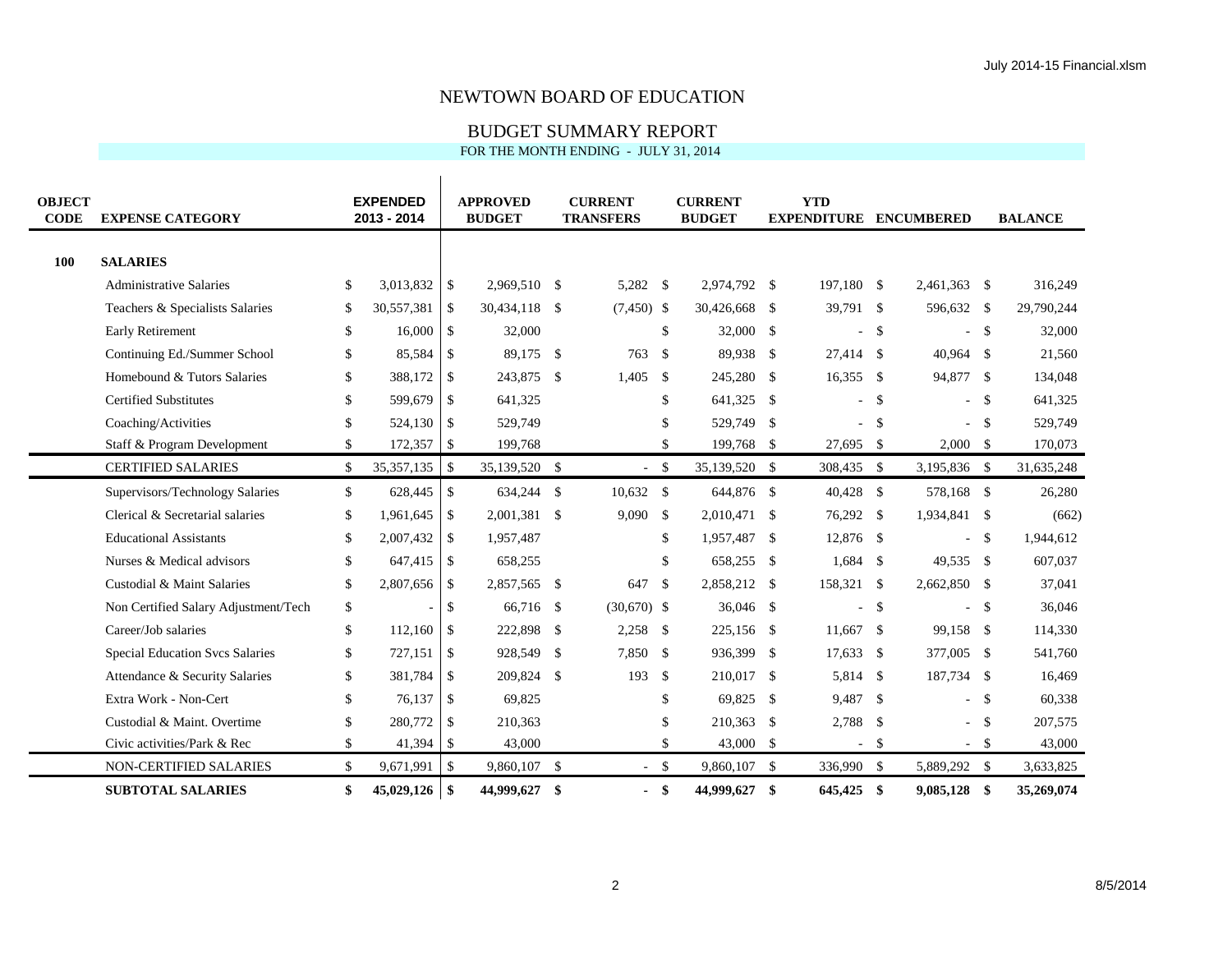#### BUDGET SUMMARY REPORT

| <b>OBJECT</b> |                                    | <b>EXPENDED</b>      |                          | <b>APPROVED</b> | <b>CURRENT</b>   |               | <b>CURRENT</b> |      | <b>YTD</b>                    |                |      |                |
|---------------|------------------------------------|----------------------|--------------------------|-----------------|------------------|---------------|----------------|------|-------------------------------|----------------|------|----------------|
| <b>CODE</b>   | <b>EXPENSE CATEGORY</b>            | 2013 - 2014          |                          | <b>BUDGET</b>   | <b>TRANSFERS</b> |               | <b>BUDGET</b>  |      | <b>EXPENDITURE ENCUMBERED</b> |                |      | <b>BALANCE</b> |
| 200           | <b>EMPLOYEE BENEFITS</b>           |                      |                          |                 |                  |               |                |      |                               |                |      |                |
|               | Medical & Dental Expenses          | \$<br>8,206,890      | $\vert$ \$               | 8,736,119       |                  | \$            | 8,736,119 \$   |      | 2,171,807 \$                  | $6,200,481$ \$ |      | 363,831        |
|               | Life Insurance                     | \$<br>87,200 \$      |                          | 87,337          |                  | \$            | 87,337 \$      |      | $6,909$ \$                    | $\sim$         | - \$ | 80,428         |
|               | FICA & Medicare                    | \$<br>1,357,437      | -\$                      | 1,335,674       |                  | \$            | 1,335,674 \$   |      | 38,296 \$                     | $\sim$         | -S   | 1,297,378      |
|               | Pensions                           | \$<br>458,311        | -S                       | 441,667         |                  | \$            | 441,667        | - \$ | 421,947 \$                    | 5,000 S        |      | 14,720         |
|               | Unemployment & Employee Assist.    | \$<br>61,034         | -S                       | 83,560          |                  | \$            | 83,560 \$      |      | 600 \$                        |                | -S   | 82,960         |
|               | Workers Compensation               | \$<br>462,937        | $\overline{\phantom{a}}$ | 484,987         |                  | \$            | 484,987 \$     |      | 136,526 \$                    | 343,446 \$     |      | 5,015          |
|               | <b>SUBTOTAL EMPLOYEE BENEFITS</b>  | \$<br>10,633,809     | \$                       | 11,169,344 \$   | $\blacksquare$   | \$            | 11,169,344 \$  |      | 2,776,084 \$                  | 6,548,927 \$   |      | 1,844,333      |
|               |                                    |                      |                          |                 |                  |               |                |      |                               |                |      |                |
| 300           | PROFESSIONAL SERVICES              |                      |                          |                 |                  |               |                |      |                               |                |      |                |
|               | <b>Professional Services</b>       | \$<br>660,280 \$     |                          | 540,851         |                  | $\mathbf{s}$  | 540,851 \$     |      | 15,953 \$                     | 53,211 \$      |      | 471,687        |
|               | Professional Educational Ser.      | \$<br>$203,629$ \$   |                          | 208,232         |                  | \$            | 208,232 \$     |      | 472 \$                        | 45,456 \$      |      | 162,304        |
|               | <b>SUBTOTAL PROFESSIONAL SVCS</b>  | \$<br>863,909        | -\$                      | 749,083 \$      | $\sim$           | $\mathbf{\$}$ | 749,083 \$     |      | $16,425$ \$                   | 98,667 \$      |      | 633,991        |
|               |                                    |                      |                          |                 |                  |               |                |      |                               |                |      |                |
| 400           | <b>PURCHASED PROPERTY SVCS</b>     |                      |                          |                 |                  |               |                |      |                               |                |      |                |
|               | Buildings & Grounds Services       | \$<br>653,697 \$     |                          | 651,600         |                  | \$            | 651,600 \$     |      | 76,357 \$                     | 235,214 \$     |      | 340,028        |
|               | Utility Services - Water & Sewer   | \$<br>113,321        | $\mathcal{S}$            | 117,000         |                  | \$            | 117,000 \$     |      | 225S                          | $-5$           |      | 116,775        |
|               | Building, Site & Emergency Repairs | \$<br>503,610        | $\overline{\phantom{a}}$ | 460,850         |                  | \$            | 460,850 \$     |      | 5,829 \$                      | $\sim$         | - \$ | 455,022        |
|               | <b>Equipment Repairs</b>           | \$<br>275,163        | $\overline{1}$           | 270,433         |                  | \$            | 270,433 \$     |      | 659 \$                        | 25,166 \$      |      | 244,608        |
|               | Rentals - Building & Equipment     | \$<br>$300,843$ \$   |                          | 305,536         |                  | \$            | 305,536 \$     |      | 51.115 \$                     | 177,018 \$     |      | 77,403         |
|               | Building & Site Improvements       | \$<br>572,017        | $\mathcal{S}$            | 334,000         |                  | \$            | 334,000        | -S   | 50,000 \$                     | $\sim$         | -S   | 284,000        |
|               | <b>SUBTOTAL PUR. PROPERTY SER.</b> | \$<br>$2,418,651$ \$ |                          | 2,139,419 \$    | $\blacksquare$   | \$            | 2,139,419      | -\$  | 184,185 \$                    | 437,398 \$     |      | 1,517,836      |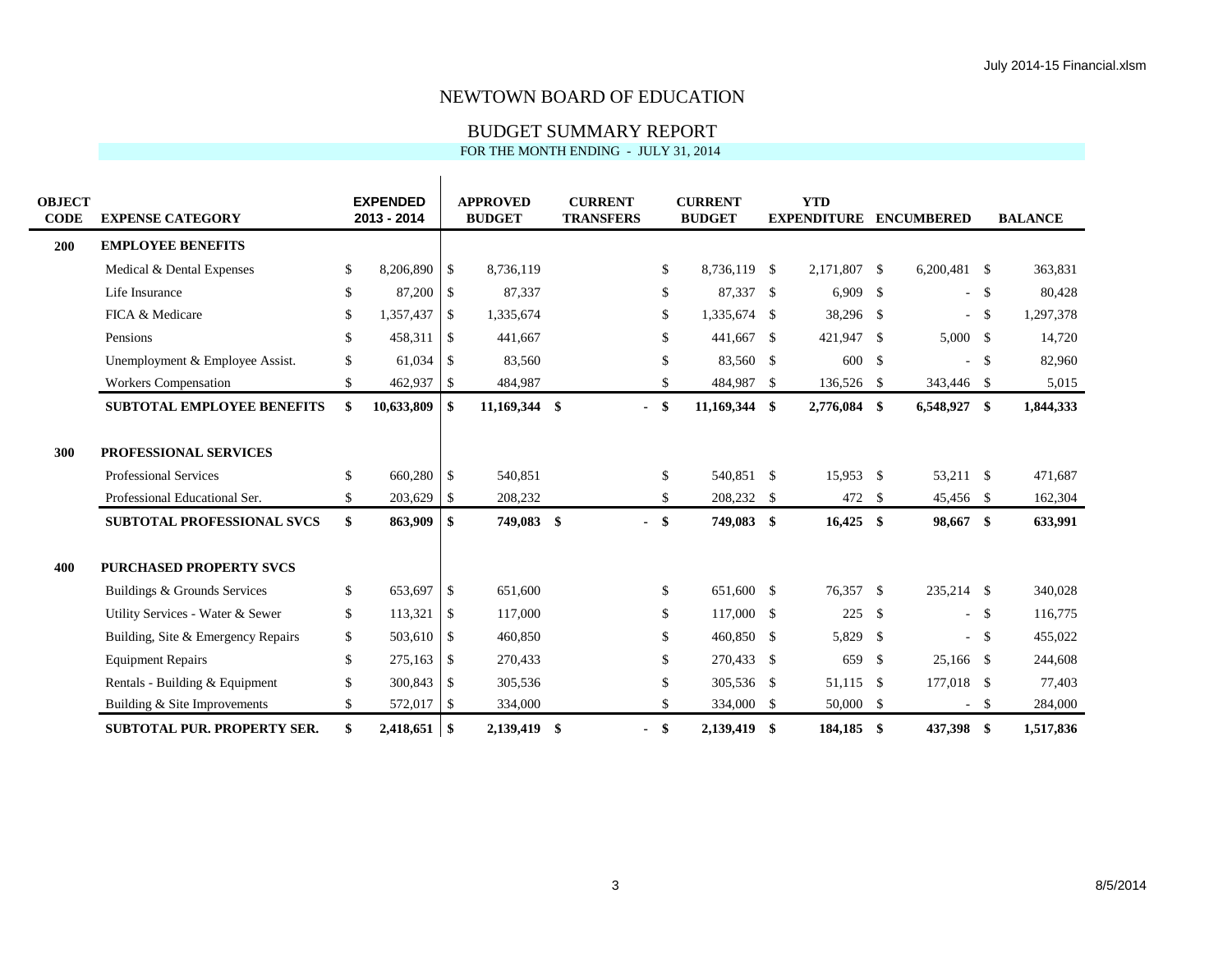#### BUDGET SUMMARY REPORT

| <b>OBJECT</b><br><b>CODE</b> | <b>EXPENSE CATEGORY</b>                | <b>EXPENDED</b><br>2013 - 2014 |                          | <b>APPROVED</b><br><b>BUDGET</b> | <b>CURRENT</b><br><b>TRANSFERS</b> |               | <b>CURRENT</b><br><b>BUDGET</b> | <b>YTD</b><br><b>EXPENDITURE ENCUMBERED</b> |        |              |        | <b>BALANCE</b> |
|------------------------------|----------------------------------------|--------------------------------|--------------------------|----------------------------------|------------------------------------|---------------|---------------------------------|---------------------------------------------|--------|--------------|--------|----------------|
| 500                          | <b>OTHER PURCHASED SERVICES</b>        |                                |                          |                                  |                                    |               |                                 |                                             |        |              |        |                |
|                              | <b>Contracted Services</b>             | \$<br>$363,526$ \$             |                          | 427,574                          |                                    | <sup>\$</sup> | 427,574 \$                      | 130,932 \$                                  |        | 96,198 \$    |        | 200,445        |
|                              | <b>Transportation Services</b>         | \$<br>3,714,217                | -\$                      | 3,891,158                        |                                    | \$            | 3,891,158 \$                    | $\sim$                                      | \$     | $\sim$       | - \$   | 3,891,158      |
|                              | Insurance - Property & Liability       | \$<br>297,870                  | $\overline{1}$           | 319,261                          |                                    | \$            | 319,261 \$                      | 84,205 \$                                   |        | 208,605 \$   |        | 26,451         |
|                              | Communications                         | \$<br>120,492                  | $\overline{\phantom{a}}$ | 118,143                          |                                    | \$            | 118,143 \$                      | $6,702$ \$                                  |        | 72,969 \$    |        | 38,472         |
|                              | <b>Printing Services</b>               | \$<br>32,365                   | $\overline{1}$           | 39,782                           |                                    | \$            | 39,782 \$                       | $1,574$ \$                                  |        | $1,769$ \$   |        | 36,439         |
|                              | Tuition - Out of District              | \$<br>2,074,030                | -\$                      | 2,177,958                        |                                    | \$            | 2,177,958 \$                    | 133,766 \$                                  |        | 1,364,969 \$ |        | 679,223        |
|                              | Student Travel & Staff Mileage         | \$<br>206,963                  | $\vert$ \$               | 223,771                          |                                    | \$            | 223,771 \$                      | $1,018$ \$                                  |        | $11,215$ \$  |        | 211,537        |
|                              | <b>SUBTOTAL OTHER PURCHASED SEI \$</b> | 6,809,463                      | -\$                      | 7,197,647 \$                     | $\overline{\phantom{0}}$           | \$            | 7,197,647 \$                    | 358,197 \$                                  |        | 1,755,725 \$ |        | 5,083,726      |
| 600                          | <b>SUPPLIES</b>                        |                                |                          |                                  |                                    |               |                                 |                                             |        |              |        |                |
|                              | Instructional & Library Supplies       | \$<br>906,748                  | $\overline{\phantom{a}}$ | 911,614                          |                                    | <sup>\$</sup> | 911,614 \$                      | 52,157 \$                                   |        | 237,121 \$   |        | 622,336        |
|                              | Software, Medical & Office Sup.        | \$<br>175,444                  | $\overline{1}$           | 210,966                          |                                    | \$            | 210,966 \$                      | $7,643$ \$                                  |        | 101,540 \$   |        | 101,783        |
|                              | <b>Plant Supplies</b>                  | \$<br>351,501                  | $\overline{1}$           | 375,100                          |                                    | \$            | 375,100 \$                      | 51,091 \$                                   |        | 50,503 \$    |        | 273,505        |
|                              | Electric                               | \$<br>1,406,552                | -\$                      | 1,406,127                        |                                    | \$            | 1,406,127 \$                    | 18,484 \$                                   |        |              | - \$   | 1,387,643      |
|                              | Propane & Natural Gas                  | \$<br>319,537                  | $\overline{1}$           | 338,737                          |                                    | \$            | 338,737 \$                      |                                             | $-$ \$ |              | $-$ \$ | 338,737        |
|                              | Fuel Oil                               | \$<br>662,339                  | $\overline{1}$           | 528,038                          |                                    | \$            | 528,038 \$                      |                                             | $-5$   | $-$ \$       |        | 528,038        |
|                              | Fuel For Vehicles & Equip.             | \$<br>531,906 \$               |                          | 452,503                          |                                    | $\mathcal{S}$ | 452,503 \$                      |                                             | $-5$   |              | $-$ \$ | 452,503        |
|                              | <b>Textbooks</b>                       | \$<br>$265,144$ \\$            |                          | 257,008                          |                                    | \$            | 257,008 \$                      | $1,259$ \$                                  |        | 109,941 \$   |        | 145,809        |
|                              | <b>SUBTOTAL SUPPLIES</b>               | \$<br>$4,619,171$ \$           |                          | 4,480,093 \$                     | $\blacksquare$                     | -\$           | 4,480,093 \$                    | $130,633$ \$                                |        | 499,105 \$   |        | 3,850,355      |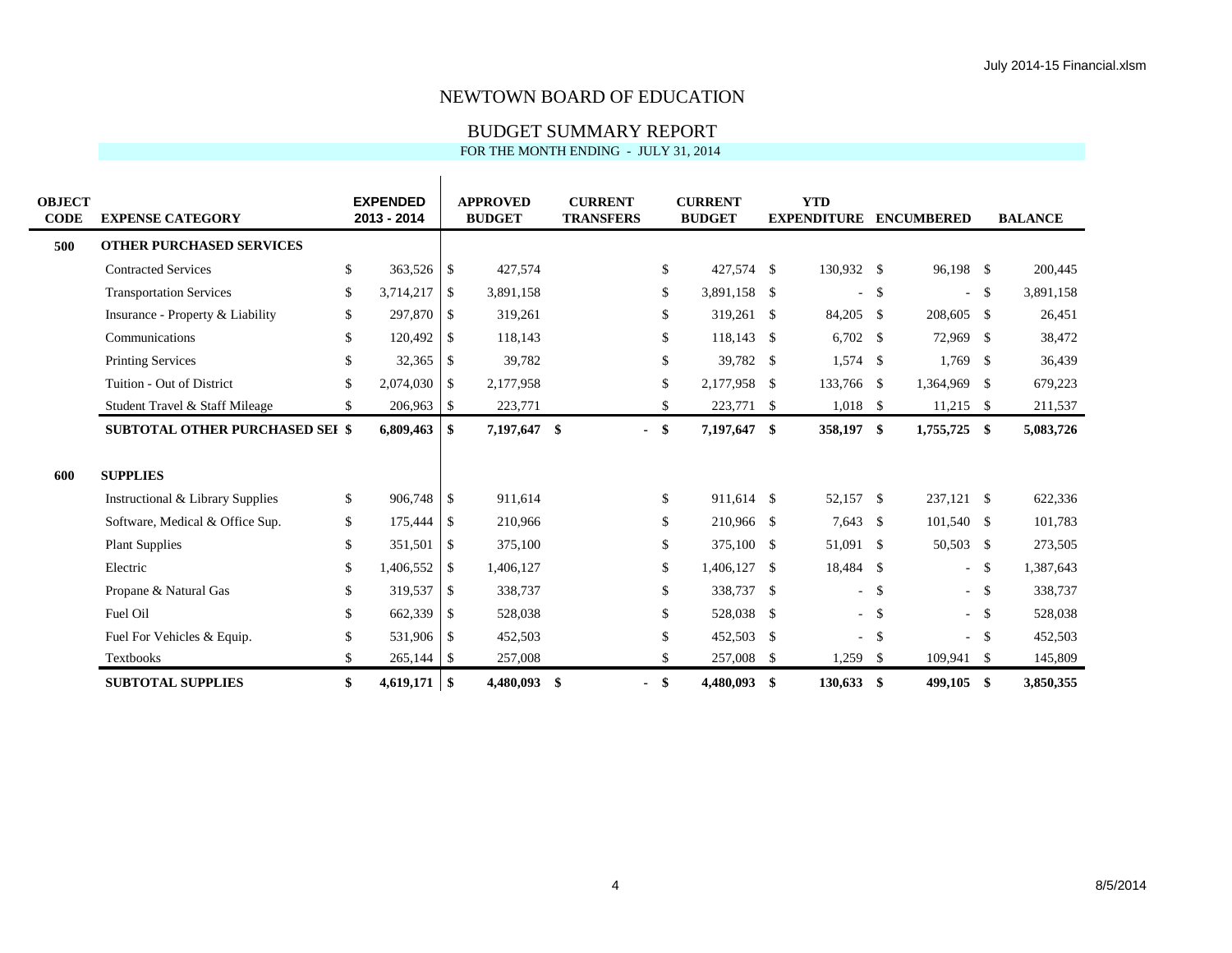#### BUDGET SUMMARY REPORT

| <b>OBJECT</b><br><b>CODE</b> | <b>EXPENSE CATEGORY</b>       | <b>EXPENDED</b><br>2013 - 2014 |                | <b>APPROVED</b><br><b>BUDGET</b> | <b>CURRENT</b><br><b>TRANSFERS</b> |      | <b>CURRENT</b><br><b>BUDGET</b> |      | <b>YTD</b><br><b>EXPENDITURE</b> |        | <b>ENCUMBERED</b> |      | <b>BALANCE</b> |
|------------------------------|-------------------------------|--------------------------------|----------------|----------------------------------|------------------------------------|------|---------------------------------|------|----------------------------------|--------|-------------------|------|----------------|
| 700                          | <b>PROPERTY</b>               |                                |                |                                  |                                    |      |                                 |      |                                  |        |                   |      |                |
|                              | Capital Improvements (Sewers) | \$<br>124,177                  | $\overline{1}$ | 124,177                          |                                    | \$   | 124,177 \$                      |      |                                  | $-$ \$ | $\sim$            | -S   | 124,177        |
|                              | <b>Technology Equipment</b>   | \$<br>329,592                  |                | 378,900                          |                                    | \$   | 378,900 \$                      |      | 73,851 \$                        |        | 80,232 \$         |      | 224,818        |
|                              | Other Equipment               | \$<br>98,778 \$                |                | 31,658                           |                                    | \$   | 31,658 \$                       |      |                                  | $-5$   | $\sim$            | -S   | 31,658         |
|                              | <b>SUBTOTAL PROPERTY</b>      | \$<br>552,547                  | 1 S            | 534,735 \$                       | $\blacksquare$                     | -\$  | 534,735 \$                      |      | 73,851 \$                        |        | $80,232$ \$       |      | 380,653        |
| 800                          | <b>MISCELLANEOUS</b>          |                                |                |                                  |                                    |      |                                 |      |                                  |        |                   |      |                |
|                              | Memberships                   | \$                             |                | 75,356                           |                                    | \$   | 75,356 \$                       |      | 35,889 \$                        |        | $1,012 \quad$ \$  |      | 38,455         |
|                              | <b>SUBTOTAL MISCELLANEOUS</b> | \$<br>71,445                   | <b>1\$</b>     | 75,356 \$                        | $\sim$                             | -\$  | 75,356 \$                       |      | 35,889 \$                        |        | $1,012$ \$        |      | 38,455         |
|                              | <b>TOTAL LOCAL BUDGET</b>     | \$<br>$70,998,121$   \$        |                | 71,345,304                       |                                    | - \$ | 71,345,304                      | - 86 | 4,220,689                        | - 86   | 18,506,193        | - SS | 48,618,422     |